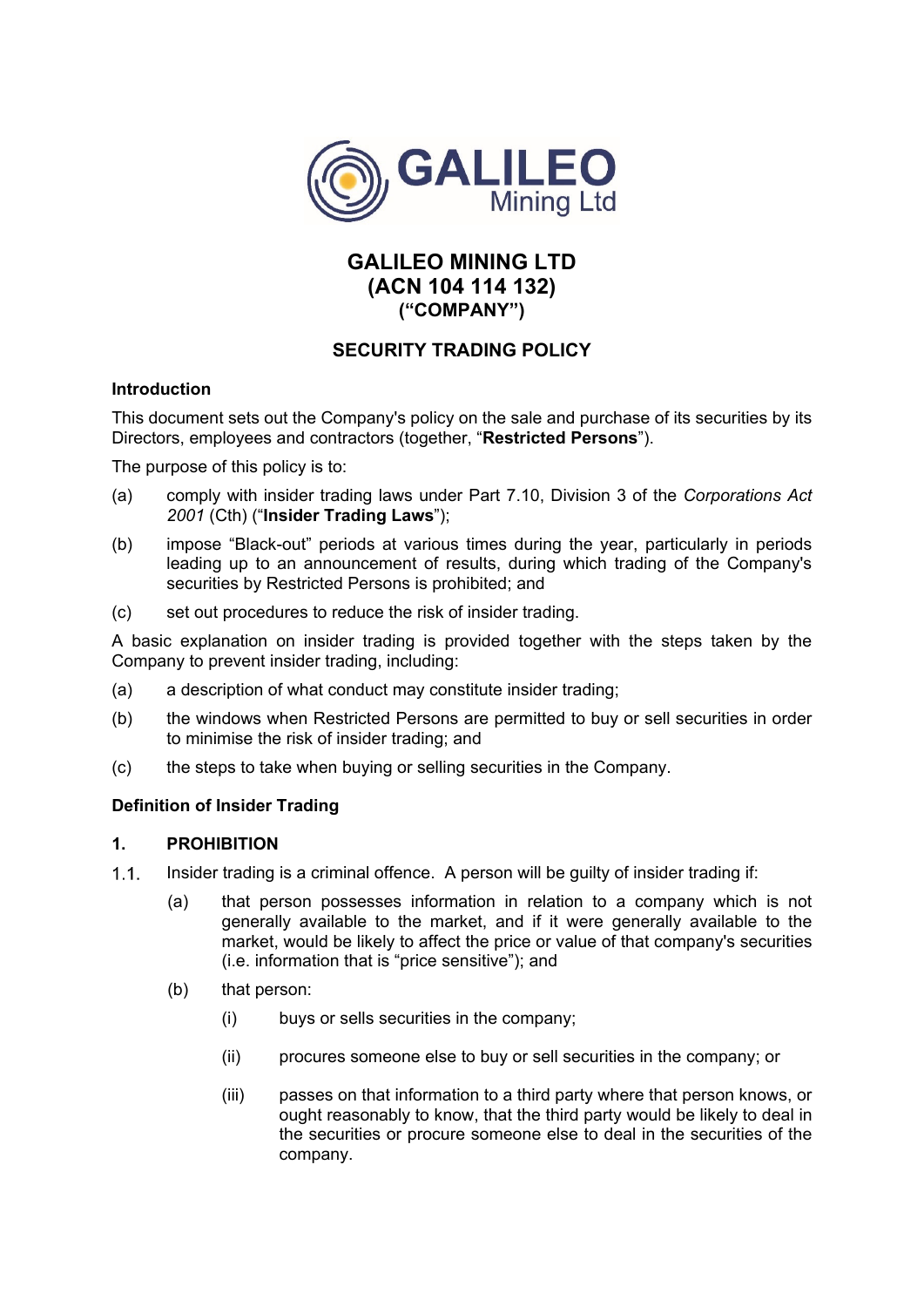## **2. EXAMPLES**

- 2.1. Price sensitive information means information relating to the Company that would, if the information were publicly known, be likely to:
	- (a) have a material effect on the price or value of the Company's shares; or
	- (b) influence persons who invest in securities in deciding whether or not to buy or sell the company's shares.
- The following are examples of price sensitive information which, if made available to the market, would be likely to affect the price of the Company's securities:
	- (a) the Company is considering the acquisition of another company;
	- (b) material drilling results which have not yet been released to the market;
	- (c) photos of mine sites or ore discoveries; and
	- (d) a potential change in the Company's Board.

### **3. DEALING THROUGH THIRD PARTIES**

 A person does not need to be a Director or employee of Company to be guilty of insider trading in relation to securities in the Company. The prohibition extends to dealings by anyone, including Directors' or employees' nominees, agents or other associates, such as family members, family trusts and family companies, as well as customers and suppliers.

### **4. CONTRACTORS AND EXTERNAL ADVISORS**

- 4.1. Contractors employed by the Company shall be informed of this policy when they are appointed and are required to adhere to the policy so long as they are contracted by the Company. Breach of the policy may lead to termination of contract arrangements.
- The Company's employees dealing with external advisers need to ensure that the advisers are aware of the insider trading rules and where these dealings cover material matters, that the issue of insider trading is covered in confidentiality documents.

### **5. MEANING OF SECURITIES**

 The rules cover shares in the Company, derivatives related to the Company's shares, whether issued by the company or not and to any traded company options. It also applies to the exercise of options, including employee options.

#### **6. RELATED COMPANIES**

 Restricted Persons, where they possess inside information, should also not deal in securities of other companies with which the Company might have an association or be about to enter such association such as joint venture or farm in partners.

#### **Guidelines for Trading in the Company's Securities**

#### **7. APPROVAL PROCESS**

- 7.1. Restricted Persons can deal in securities of the Company in the following circumstances:
	- (a) it is not during a closed period as contemplated by section 7.3, and they have satisfied themselves that they are not in possession of any price sensitive information that is not generally available to the public; and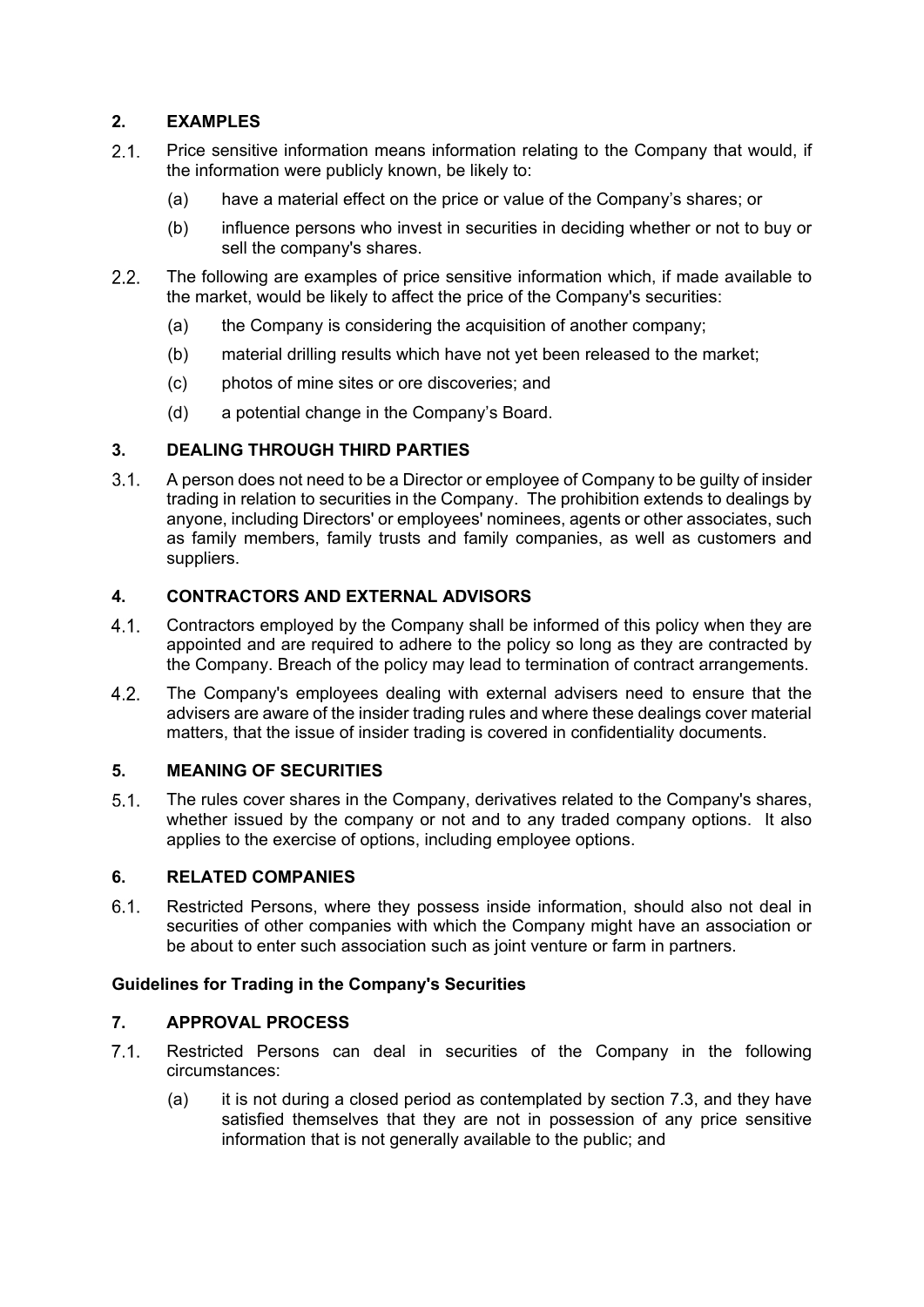- (b) they have contacted the Chairman or in his absence, the Managing Director and notified them of their intention to do so and provided all relevant information with this notification, and the Chairman or Managing Director has given their prior written approval to the proposed dealing.
- Where the Chairman wishes to deal with his securities outside of a closed period as contemplated by section 7.3, he must obtain the prior wriiten approval of the Board prior to doing so.
- Closed Period: Directors, employees and contractors may not trade in Company Securities if:
	- (a) he or she has information that he or she knows, or ought reasonably to know, is price sensitive information in relation to Company Securities; or
	- (b) the Company Secretary has issued an instruction prohibiting trading in Company Securities by Employees; or
	- (c) it is the day on which the Company has made, or is expected to make, an announcement to the ASX; or
	- (d) he or she has not complied with clause 7.1.
- The Company may at its discretion vary this rule in relation to a particular period by general announcement to all employees either before or during the period. However, if a Restricted Person is in possession of price sensitive information which is not generally available to the market, then he or she must not deal in the Company's securities at any time.
- This notification obligation operates at all times and applies to dealings in the Company's securities by family members and other associates of Restricted Persons as well as to personal dealings by Restricted Persons. It does not apply to any issue of securities by the Company pursuant to a prospectus or like disclosure under the *Corporations Act 2001* (Cth) ("**Corporations Act**"), or under employee share and option plans.
- Restricted Persons must not at any time engage in short-term trading in securities of the Company.
- 7.7. Restricted Persons must not communicate price sensitive information to a person who may deal in securities of the Company. In addition, Restricted Persons should not recommend or otherwise suggest to any person (including a spouse, relative, friend, trustee of a family trust or directors of a family company) the buying or selling of securities in the Company.
- This policy does not apply to trading which does not result in a change in beneficial control of the Company's shares; e.g. transferring a personal holding of the Company's shares to a pension fund or superannuation fund.

## **8. HEDGING UNVESTED ENTITLEMENTS**

- 8.1 (a) Entitlements under the Company's equity based incentive plans (if any) are subject to the satisfaction of various time and/or performance hurdles to ensure alignment of employee rewards with the Company's objectives and performance. Transactions which "hedge" the value of entitlements could distort the proper functioning of these hurdles and reduce the intended alignment with shareholder interests.
	- (b) Directors, and executives participating in an equity-based executive incentive plan, are prohibited from entering into any transaction which would have the effect of hedging or otherwise transferring to any other person the risk of any fluctuation in the value of any unvested entitlement in the Company's securities.